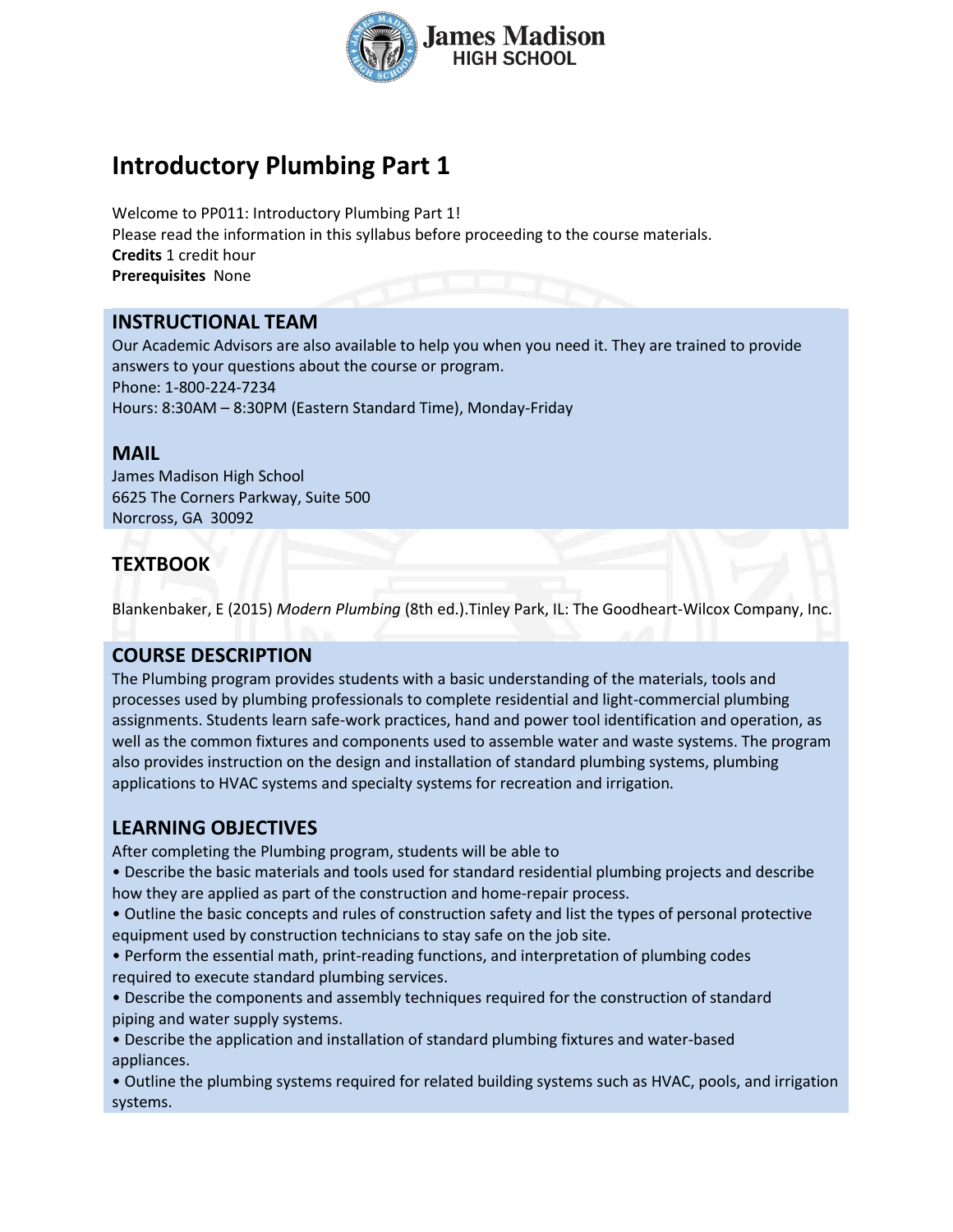

• Describe the career opportunities available in the plumbing profession and identify the key work characteristics of successful plumbers.

| <b>LESSONS</b>                                                             | <b>TOPICS</b>                                                                                                                                                                                                                                                                                                                                                                                                                                                                                        |
|----------------------------------------------------------------------------|------------------------------------------------------------------------------------------------------------------------------------------------------------------------------------------------------------------------------------------------------------------------------------------------------------------------------------------------------------------------------------------------------------------------------------------------------------------------------------------------------|
| <b>Lesson 1: Introduction</b><br>to Construction<br><b>Technology</b>      | An overview of potential career paths and professional development available<br>for students who formally develop skills and knowledge related to building<br>construction. This lesson includes a summary of math and science concepts<br>important to building professionals as well as applications of modern<br>technologies to the construction workplace. The lesson concludes with an<br>overview of general workplace safety practices and applications of personal<br>protection equipment. |
| Lesson 2: Safety,<br><b>Tools and Fixtures</b>                             | Students will learn about standard safety practices required on construction-<br>related job sites and specific safety practices required for plumbing<br>applications. Lesson coverage instructs students on the identification and safe<br>application of tools used by plumbers and the construction and application of<br>plumbing components.                                                                                                                                                   |
| Lesson 3: The<br><b>Technical Aspects of</b><br><b>Plumbing</b>            | This lesson focuses on technical skills required to become a competent<br>plumbing professional. Instruction is provided on basic math skills applied to<br>plumbing practices, print reading and interpretation, and some basic scientific<br>principles related to fluid and pressure.                                                                                                                                                                                                             |
| <b>Lesson 4: Preparing to</b><br><b>Install Plumbing</b><br><b>Systems</b> | The practices required to safely prepare the job site for a plumbing installation.<br>Students will learn how to safely lift and position materials, proper excavation<br>techniques and the preparation required for soldering and brazing operations.<br>This lesson also describes plumbing codes and their interpretation and<br>application.                                                                                                                                                    |

## **GRADING**

The following point totals correspond to the following grades:

### **POINTS GRADE**

100-90 A 89-80 B 79-70 C 65-69 D Below 65 F

**James Madison High School allows 2 attempts on exams. If a student is not satisfied with his/her score on the 1st attempt, an exam may be resubmitted. The 2nd attempt is not required as long as the final course average is above 65%. The higher of the 2 attempts will be the score that counts**